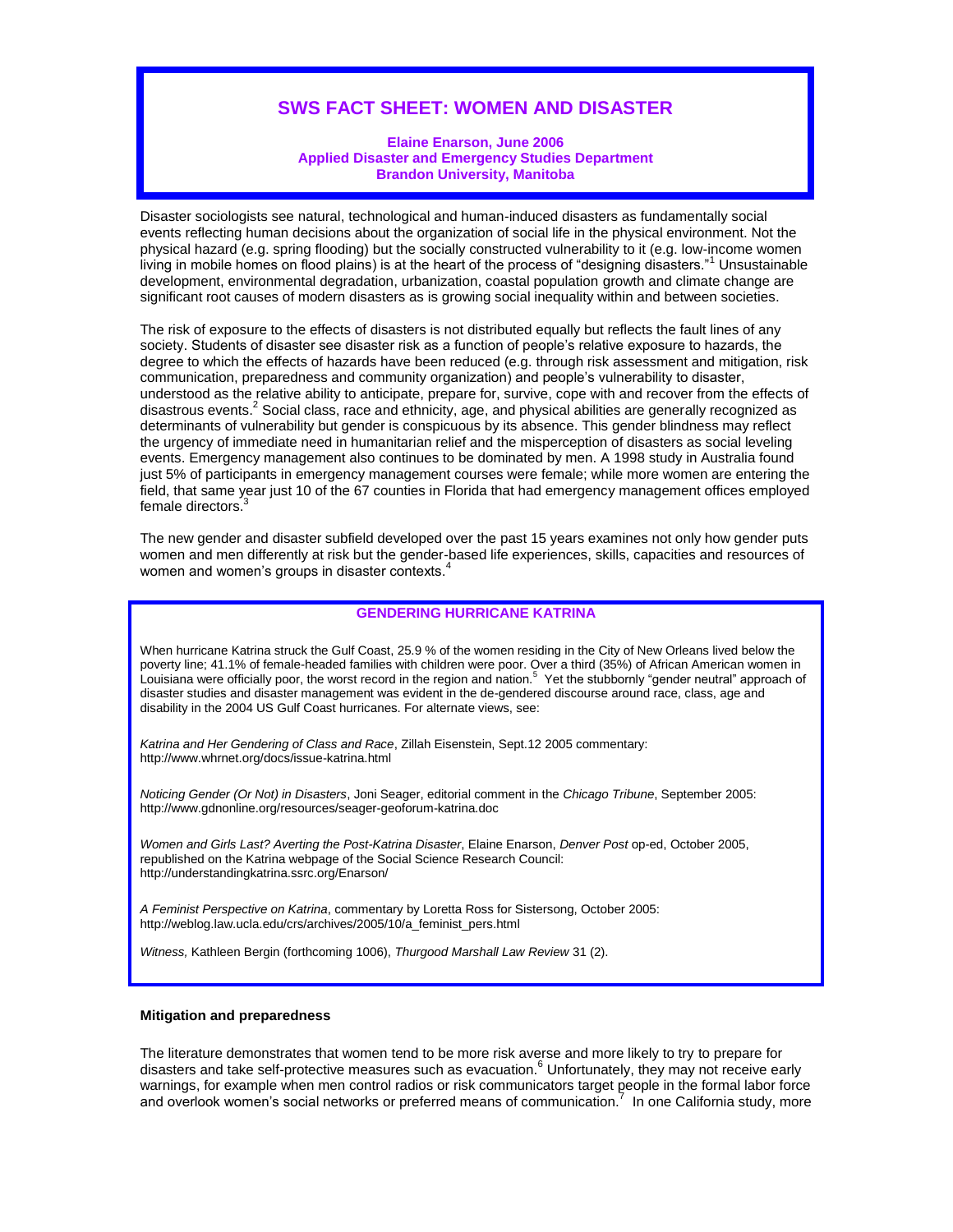## **SELECTED FINDINGS ON GENDER AND DISASTER**

#### **Risk perception**

- $\Box$  Gender norms foster more "risk taking" among men and "risk avoidance" among women, with implications for preparedness and safety in disasters;
- Women express higher levels of concern than men, on balance, about environmental hazards likely to affect their families.

## **Preparedness Behavior**

- □ Women seek out information about hazards;
- $\Box$  Men prepare the external household areas while women prepare family members;<br> $\Box$  Women volunteer more for local preparedness programs e.g. in schools:
- Women volunteer more for local preparedness programs, e.g. in schools;
- □ Women are more likely than men to take part in community organizations addressing local environmental or technological hazards.

### **Warning Communication and Response**

- $\Box$  Women's networks provide them with more information and warnings;
- Emergency warnings from local disaster managers are more likely to be found credible by women than by men, and women are more likely to act upon them;
- $\Box$  More men than women disregard evacuation orders; women with children evacuate earlier.

### **Emergency Response**

- Women with children are the least likely to help others outside the family; men are more likely to assist strangers, e.g. through search and rescue efforts;
- Women offer more sustained emotional support to disaster victims, e.g. as volunteers and within the family;
- $\Box$  Women are more likely to warn others and to assist in long-term recovery, e.g. as crisis workers and human service professionals;
- $\Box$  Men more often than women hold leadership roles in established economic and political organizations responding to disaster and are highly visible in male "first responder" roles

**Source**: Adapted from Alice Fothergill, 1996. Gender, risk, and disaster. *International Journal of Mass Emergencies and Disasters* 14 (1): 33-56.

women than men were found to have responded positively to earthquake aftershock warnings on virtually every indicator, from seeking out more information to securing household items and developing family emergency plans.<sup>8</sup> Women often report that this desire to act is minimized by the men in their lives as "panic" or frustrated by lack of funds or social power to take decisions for the household. <sup>9</sup> Typically, women are more represented in neighborhood and community preparedness campaigns and grassroots mitigation strategies such as "drought proofing" through rainwater harvesting or monitoring water levels in flood-prone rivers. Women are also active volunteers in emergency preparedness campaigns. In an innovative collaborative project on disaster preparedness, women in sister cities in Ukraine and Oregon worked together in both countries for two years, capitalizing on women's traditional roles as community and family risk educators.<sup>10</sup> In less developed countries, women's groups are increasingly involved in grassroots vulnerability assessments and community preparedness and mitigation campaigns that save lives. The toll was high in nearby villages during hurricane Mitch, but no deaths occurred in Masica, Honduras where an explicitly gender-inclusive approach to hazard mitigation had been adopted.

## **Vulnerability and impact**

Context-specific gender analysis is needed as women are not universally or automatically more vulnerable to the effects of all disasters in every society. But the gendered division of labor often puts women at increased risk, for example during the 2004 Indian Ocean tsunami when male fishers were able to ride out the waves at sea while women waiting on shore with nets for the catch were swept out to sea. Women jeopardize their own safety to save children and other dependent persons, and in some cases biological factors such as advanced states of pregnancy or the frailties of advanced age come into play. Case studies indicate that gender inequalities more than gender differences explain the disproportionate impacts of disasters on girls and women.<sup>12</sup> High poverty rates, the HIV/AIDS pandemic, the global "maid trade," migrant farm work and other patterns moving women across boundaries, often as undocumented workers, combine with lack of political power, low literacy rates, exposure to gender-based violence and other pressures to reduce women's resilience to disaster in the short- and long-term. With significant differences among and between women in different social locations, women on balance are more likely at the time of an extreme environmental event to:

- $\Box$  live below the poverty line
- $\Box$  rely upon state supported social services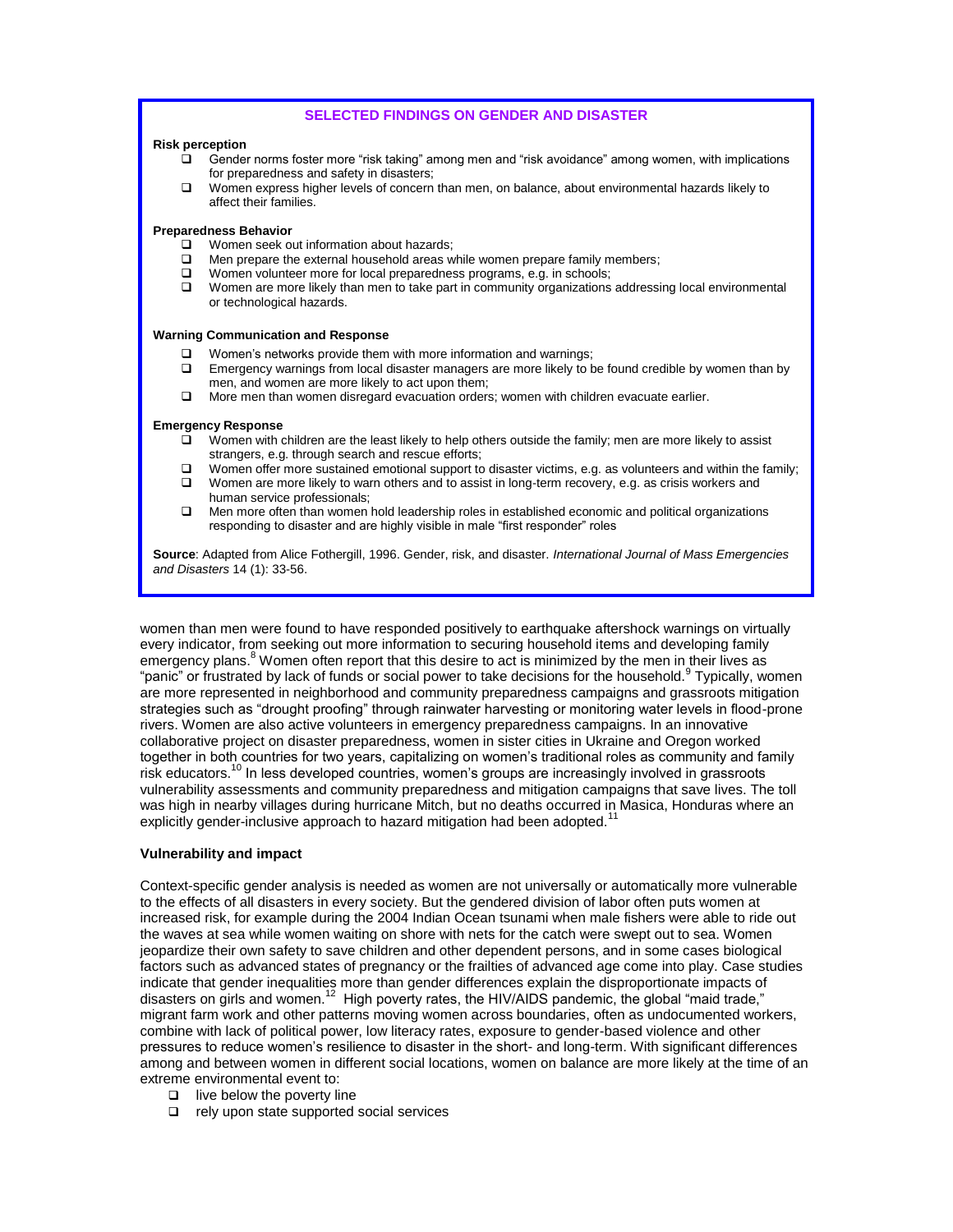- □ lack savings, credit, insurance
- □ lack inheritance rights, land rights, control
- $\Box$  be unemployed or work in the informal economy
- $\Box$  be self-employed, home-based, contingent workers
- $\Box$  reside alone, be rearing children alone
- $\Box$  depend on functioning caregiving systems
- $\Box$  depend on public transportation, travel with dependents
- $\Box$  reside in public housing, mobile homes, rental housing, informal settlements
- $\Box$  live at risk of assault and abuse, be displaced into domestic violence shelters
- $\Box$  be responsible for others (family, kin, neighbors) as paid and unpaid caregivers  $\Box$  physically depend on others due to late pregnancy, recent childbirth, age, chron
- physically depend on others due to late pregnancy, recent childbirth, age, chronic illness
- $\Box$  be living with disabilities, chronic illness  $\Box$  be subject to gender norms controlling n
- be subject to gender norms controlling mobility and use of public space
- $\Box$  be subject to male authority in the household regarding use of emergency assistance assets and key decisions about evacuation and relocation.

These patterns are all too evident when disastrous events unfold. In the Indian Ocean tsunami, an Oxfam report found that in one village male survivors outnumbered female survivors by three to one. Eighty percent of all deaths were female in the worst affected village.<sup>13</sup> Lack of sanitation and medical services jeopardizes the physical and emotional health of pregnant women who may have also lost homes, livelihoods, and families in the quake. In the US, studies generally find that women express more mental health problems while men are more likely to suffer the effects of substance abuse.<sup>14</sup> Violence against women may also increase. In Grand Forks, ND, requests for temporary protection orders rose by 18% over the preceding year and counseling with on-going clients rose 59% after the Red River flooded the entire city in 1997; similar patterns were reported in a study of women's organizations responding to the tsunami in Sri Lanka.<sup>15</sup> Women's family work expands under much more difficult conditions and their home-based livelihoods are disrupted or even destroyed. They also tend to remain in temporary accommodations longer than men; in the first weeks after hurricane Mitch, the proportion of families headed by women living in shelters in Tegucigalpa was already 41% and rose to over half (57.6).<sup>16</sup> The post-disaster "flight of men" increases the number of women heading households in the wake of destructive social and environmental events.<sup>1</sup>

## **Emergency response and recovery systems**

Women often have less access to what disaster managers consider to be key assets for survival and eventual recovery, e.g. diverse income, health and safety, time, information, transportation, language skills, citizenship status and social support. The urgent need to meet family needs in the aftermath also increases their dependence on external aid. Women are far more likely than men to seek help over the long-term from outside agencies despite their resistance to "charity" and such practical obstacles as lack of transportation or child care to access disaster assistance services.<sup>18</sup> Gender norms in some cultural contexts also restrict their ability to publicly seek help or use emergency shelters in which they come in to contact with unrelated men. Poor and marginalized girls and women are least likely to receive needed assistance, as are women whose everyday lives diverge from the norms embedded in traditional emergency management systems about male headship, heterosexual marriage, and women as caregivers not earners. For example, the Sri Lankan government offered 5,000 rupees (about \$49US) to families affected by the tsunami but, as only male-headed households were recognized in some parts of the country, many widows went without. When hurricane Andrew hit Miami, FEMA still adopted the head-of-household approach to relief.<sup>20</sup> Even simple sanitary packs for women were reportedly hard to come by in the wake of the tsunami. Men also tend to have more access to paid reconstruction jobs while women's home-based livelihoods take second place in the rebuilding process. $21$ 

While women are primary users of emergency help systems, male-dominated planning and relief systems typically exclude their voices and concerns. International organizations working toward gender-sensitive disaster response identify these and other concerns in project planning and implementation: $^{22}$ 

- the need for consultation with women's groups and material support of women's advocacy groups
- women's organizations and networks as resources through the disaster cycle
- the need for culturally competent and gender-aware staff in humanitarian relief
- livelihood recovery projects recognizing women as environmental resource users and managers
- barriers to women receiving and acting on emergency communications and warnings
- women's increased risk of gender violence in the aftermath of disasters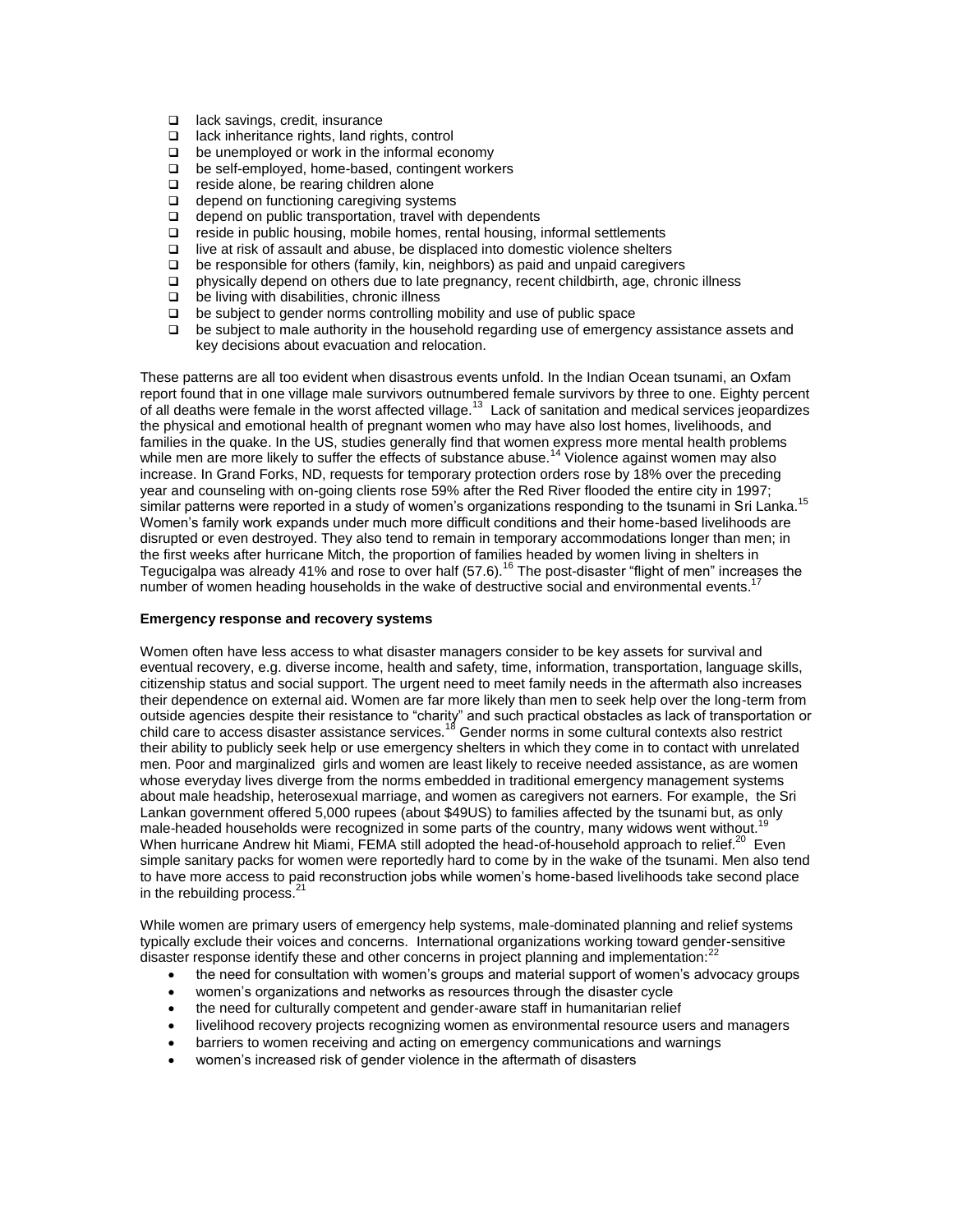- women's need for income and the restoration of their livelihoods after disasters
- the need to provide child care so women can access relief resources and seek employment
- the need to support women in their formal and informal roles as caregivers to disaster-impacted children, partners, and dependents
- reproductive health care in emergency and temporary shelters
- women's need for gender-aware psychosocial support
- women's increased risk of forced or early marriage (e.g. "tsunami marriage" to older men)
- the likelihood of early school-leaving or truancy among girls
- the need for gender-specific data as a planning, budgeting and evaluation tool

Especially in less developed countries, women's grassroots organizations are often engaged in disaster mitigation, preparedness, relief and reconstruction efforts. In India, the Self-Employed Women's Association [SEWA], a union for women in the informal sector, provides disaster insurance to poor women through women's banks as well as training in seismically-resistant construction. Local SEWA chapters helped governmental authorities direct relief supplies and provided resources to help women begin to earn again while still in tents following the 2001 Gujarat quake.<sup>23</sup> The Foundation for the Support of Women's Work in Turkey built on existing centers to create safe space for women after a major earthquake, serving over l0,000 women and children. Tenant housing coops were developed by over l00 quake-affected women who also conducted their own post-disaster impact assessment research for the benefit of local government. <sup>24</sup>

## **WOMEN ORGANIZING FOR CHANGE AFTER DISASTERS**

The women's caucus of the Common Ground Collective organized a women's room and advocated for the needs and interests of women and children while the newly formed group Women of The Storm lobbied Congressional leaders. Many African-American women worked through ACORN for their right of return. Websites: http://www.commongroundrelief.org/taxonomy/term/21/9; *Women of the Storm: http://www.womenofthestorm.net; Acorn Katrina Organizing Update: http://www.acorn.org/fileadmin/KatrinaRelief/Cleanout/KatrinaOrganizing\_PDF\_06.pdf.*

Over 40 women's organizations formed the cross-cultural coalition Women Will Rebuild Miami to help direct external disaster recovery funds toward child care and youth recreation, antiviolence services, renters as well as home owners, and the health care needs of women. See Elaine Enarson and Betty Hearn Morrow, 1998, Women will rebuild Miami: a case study of feminist response to disaster, *The Gendered Terrain of Disaster: Through Women's Eyes.* 

In the wake of hurricane Mitch, 8 women and 4 men formed the Comité de Emergencia Garifuna to pool resources, first to rescue stranded residents and then to jointly replant flooded lands, rebuild homes together, and in some cases relocate to higher ground. Working with the Jamaican Women's Construction Collective they helped other women learn to build hurricane safe roofing. The Comite produced a videotape about their experience and continues to meet today. See Ayse Yonder with Sengul Akcar and Prema Gopalan, 2005, *Women's Participation in Disaster Relief and Recovery*: http://www.popcouncil.org/pdfs/seeds/Seeds22.pdf.

The Coalition of War-Affected Women in Sri Lanka mobilized to create the Coalition of Tsunami Affected Women, echoing the concerns of the post-tsunami women's coalition that emerged in Indonesia. Activities included policy statements organizing women displaced into "temporary" shelters not meeting women's needs, and action research to document the overlooked economic impacts on women and other concerns. Website: http://www.iwhc.org/programs/asia/inform.cfm.

Swayam Shikshsan Prayog [SSP] built on decades of work to help rural women respond to a devastating 1993 earthquake in Latur, India. Despite efforts to exclude them from repairing, planning, and designing their homes and communities, some 500 women's groups united through mahila mandals (government initiated groups) for training and information about reconstruction. The state eventually negotiated a formal agreement with SSP to recognize the work of these women's groups as community educators and monitors of housing reconstruction programmes. Described by Ayse Yonder with Sengul Akcar and Prema Gopalan, 2005, op.cit., and see SSP website: http:/[/www.sspindia.org.](http://www.sspindia.org/)

Disaster Watch is an international partnership of grassroots women's group that builds on cross-national peer learning exchanges to empower women, first in India and Turkey following major earthquakes and then following the Bam Iran quake and the 2004 Indian Ocean tsunami and earthquake in Pakistan. Disaster Watch members also initiated a documentation project in New Orleans to capture women's experiences. An initiative of Grassroots Organizations Operating Together in Sisterhood (GROOTS) formed after the 1995 women's world conference, Disaster Watch posts an electronic newsletter by and about the activities of women in disasters on its website and advocates for structural and policy change empowering grassroots women in disasters: Website: [http://www.disasterwatch.net/.](http://www.disasterwatch.net/)

Women are not the passive victims represented by the media but step in as first responders helping to search out and rescue survivors. Later, women who are able will help replace disrupted services (e.g. safe spaces for abused women, child care, peer support), host displaced women and families, meet broader community needs as volunteers, use established and emergent women's organizations to fund raise and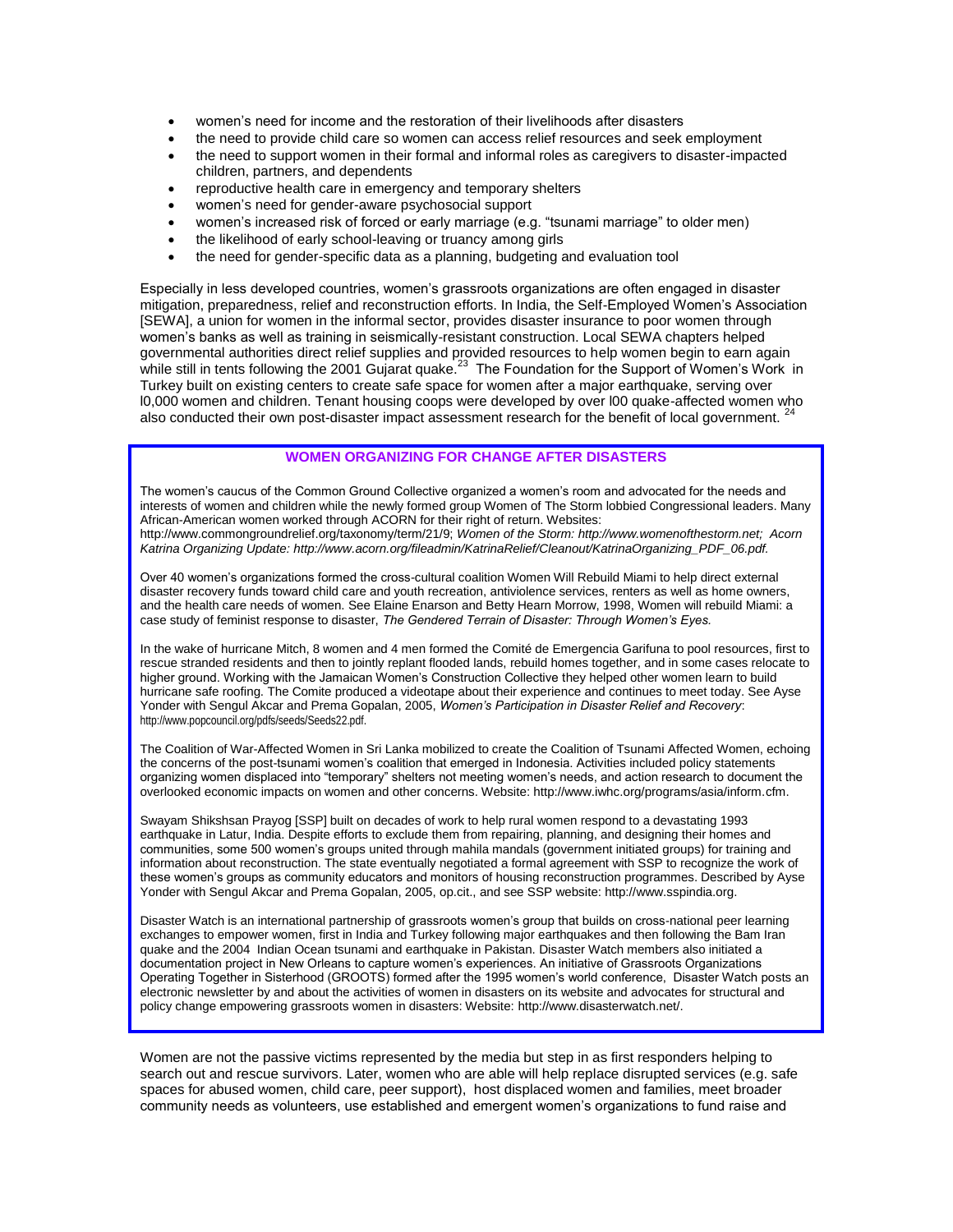advocate for the needs of vulnerable people at risk of being overlooked, and in other ways work through and outside of traditionally gendered jobs, occupations, and social roles to help move their communities forward.<sup>25</sup>

## **Disasters as windows of opportunity for women**

Traditional gender relations are often reinforced as disasters unfold and existing inequalities exacerbated, leaving women even more vulnerable to subsequent disasters.<sup>26</sup> There are also moments of opportunity for women to challenge prevailing gender norms, e.g. using relief funds to leave an abusive relationship, developing new job skills through reconstruction work, and gaining self-confidence and leadership skills through collective action to meet women's needs and interests. The skills and knowledge of women as providers, caregivers, community organizers and volunteers, informal neighborhood leaders, family managers, and advocates for those who are socially marginalized make them key partners in disaster management. Policy makers and practitioners increasingly see that gender sensitivity is not a luxury but an essential quality of effective disaster risk management. The scarce resources made available to mitigate hazardous living conditions, provide emergency relief and recovery assistance and rebuild in ways that increase community resilience to hazards and disasters must reach those who are most at need. The mobilization of women around the world after disasters is not, however, based on efficiency values or practical relief and recovery concerns but on moral claims to women's fundamental human rights in disasters and the need for women's leaderhip before, during and after disasters. Safer, more just, sustainable and disaster-resilient communities cannot be built without the full and equal participation of women and men alike.

## **RESOURCES ON WOMEN AND DISASTER RISK REDUCTION**

**Gender and Disaster Sourcebook***:* http://www.gdnonline.org/sourcebook/index.htm. Developed by an international team 2004-2005 to compile English language materials for practitioners, policy makers and academics, including:

Videos and photo essay

Bibliography updated annually, conference proceedings

Practice and policy guide, fact sheets

Academic case studies in disaster social science

A CD "Sampler" of these materials is available for postage costs from the Public Entity Risk Institute Contact them at: http://www.riskinstitute.org/

**Disaster Watch:** http://www.disasterwatch.net/. Web forum designed to support the growth and development of womencentered community-based, post-disaster initiatives. Joint effort of the Huairou Commission, GROOTS International and Swayam Shikshan Prayog (SSP)in India. Newsletter, advocacy, action research, international collaboration for peer learning among disaster-impacted women working through women's grassroots organizations.

#### **Gender broadsheet : six principles for engendered relief and reconstruction:**

http://www.gdnonline.org/resources/genderbroadsheet.doc. Developed on behalf of the Gender and Disaster Network in response to the 2004 Indian Ocean tsunami.

**Honolulu Call to Action:** http://www.ssri.hawaii.edu/research/GDWwebsite/pdf/HonoluluCall\_111504.pdf. Prepared for the World Conference on Disaster Reduction by participants in the Gender Equality and Disaster Risk Reduction Workshop [Honolulu 2004]. Proceedings: http://www.ssri.hawaii.edu/research/GDWwebsite/.

**Social Vulnerability Approach to Disaster***:* http://www.gdnonline.org/resources/women-and-disaster-syllabusee2001.doc. FEMA's Higher Education Project supported this on-line college course which includes free chapter guides for instructors, sample syllabus, exam questions, bibliography, and slides. Enarson's sessions on gender and Morrow's sessions on households and families are of special interest.

**Women and Disaster** syllabus (August 2001): http://www.gdnonline.org/sourcebook/index.htm. Lower-division college class developed by E. Enarson for the women's studies program at Metropolitan State College of Denver.

**Gender and Disaster Network***:* http://www.gdnonline.org. International website, network and listserv for resource sharing, advocacy and dialogue.

**International Strategy for Disaster Reduction** [ISDR]: http://www.unisdr.org/eng/risk-reduction/gender/rd-gendereng.htm. The lead UN agency on disaster reduction is developing a dedicated gender page.

**Radix***:* http://gdnonline.org/resources/culturalandsocial.htm. International website and listserv for "radical interpretations of disaster" including gender issues.